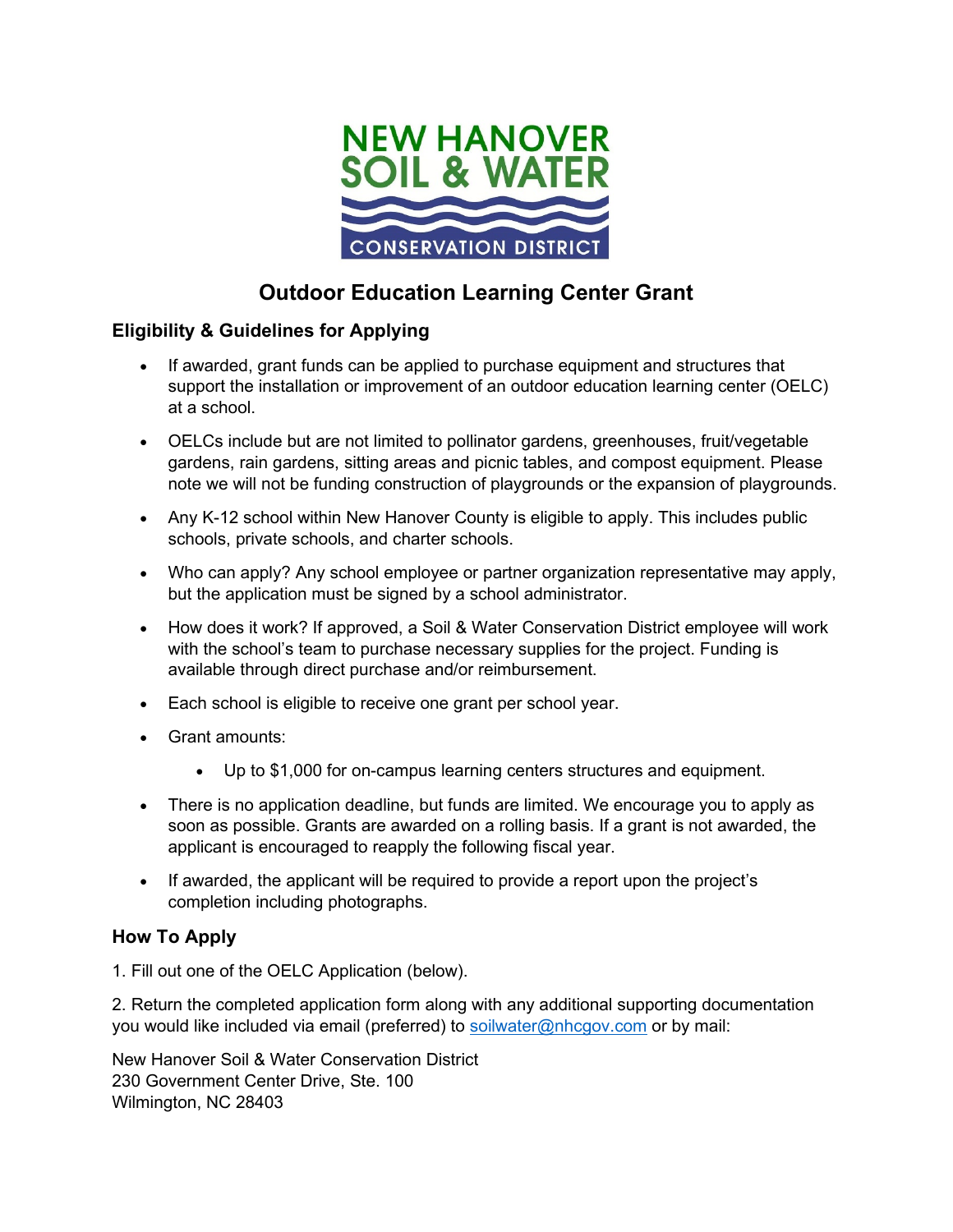

## **Outdoor Education Learning Center Grant**

Application Form: On-Campus Structure and Equipment

| <b>Applicant Information</b>                                                                        |  |  |
|-----------------------------------------------------------------------------------------------------|--|--|
|                                                                                                     |  |  |
|                                                                                                     |  |  |
|                                                                                                     |  |  |
|                                                                                                     |  |  |
|                                                                                                     |  |  |
| ,我们也不会有什么。""我们的人,我们也不会有什么?""我们的人,我们也不会有什么?""我们的人,我们也不会有什么?""我们的人,我们也不会有什么?""我们的人                    |  |  |
| <b>School Information</b>                                                                           |  |  |
|                                                                                                     |  |  |
| Grade(s) of students: _________ Number of classes that will utilize the area or equipment: ________ |  |  |
| Course subject of class(es) that will benefit: _____________                                        |  |  |

Number of students who will benefit: \_\_\_\_\_\_\_\_\_\_\_\_\_\_\_\_\_\_\_\_\_\_\_\_\_\_\_\_\_\_\_\_\_\_\_\_\_\_\_\_\_\_\_\_\_\_\_\_\_

% Of students on free/reduced lunch: \_\_\_\_\_\_\_ Is this a Title One school? \_\_\_\_\_\_\_\_\_\_\_\_\_\_\_\_\_\_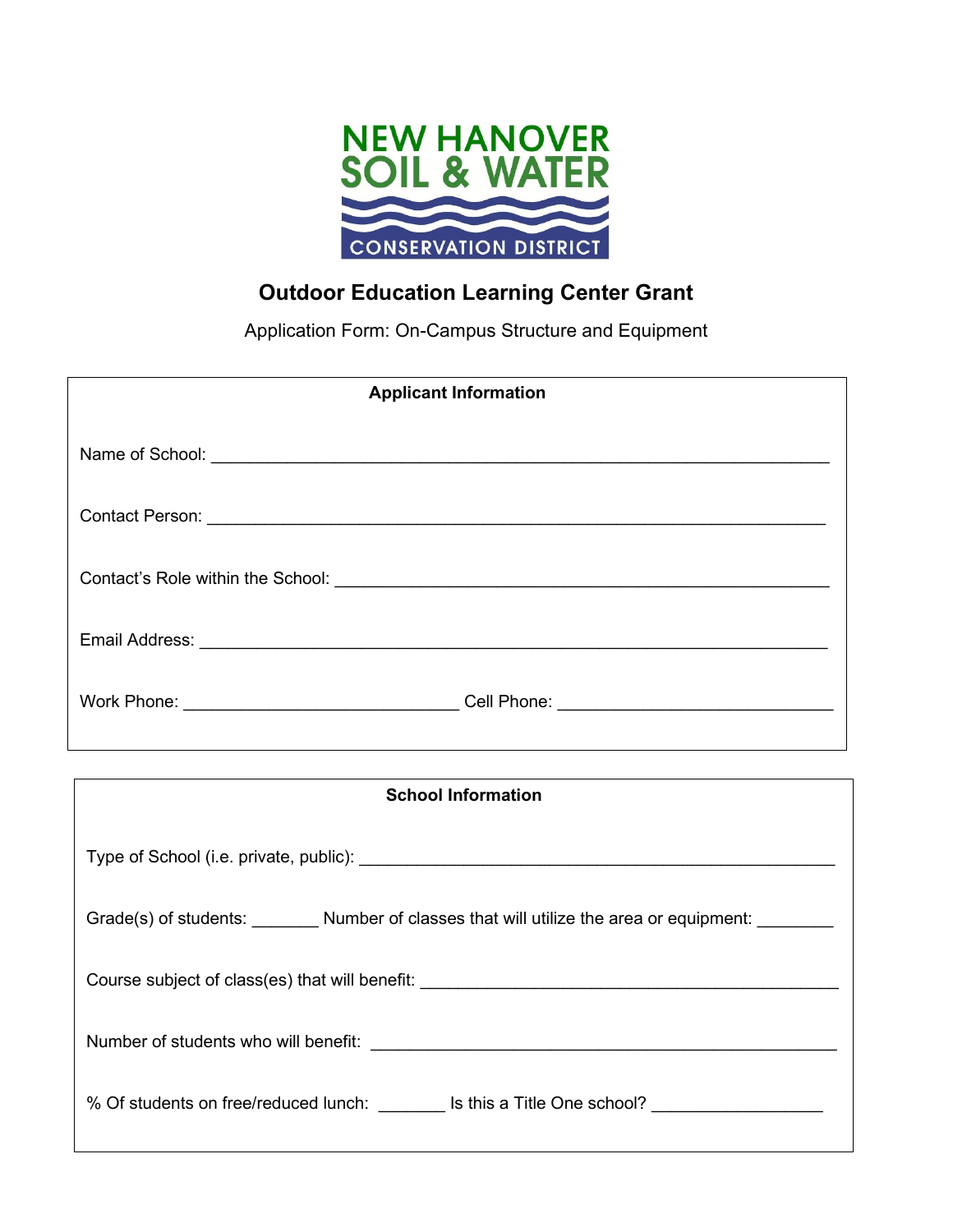#### **Project Description**

Please provide a description of your project and the equipment and structures that you hope to purchase with these grant funds, including a general time frame. You are encouraged to share supporting documents (i.e. photographs, plans, website links, etc.) as attachments to this application.

Total Cost of Structure or Equipment: \_\_\_\_\_\_\_\_\_\_\_\_\_\_\_\_\_ Amount Requesting: \_\_\_\_\_\_\_\_\_\_\_\_\_\_\_\_\_

What specific items will be purchased or installed with the grant funds?

How will the proposed structure or equipment help students address topics being taught in class and benefit them overall?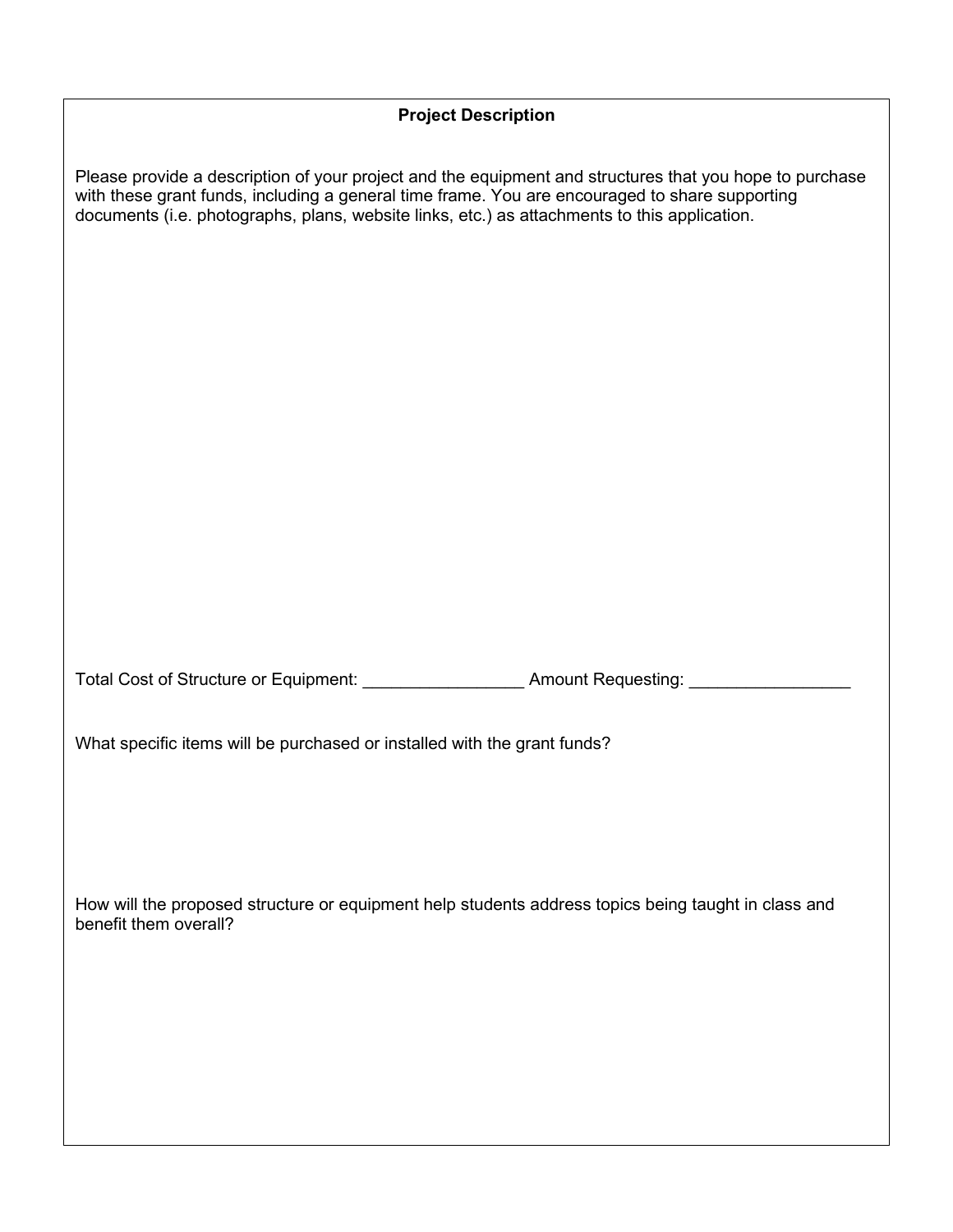#### **Project Description**

Please describe how the structure or equipment will be maintained over time, including during summer breaks and extreme weather events.

If a New Hanover County School, have you notified the NHC Schools Facility Planning and Construction Department about the project? If so, has your project been approved?

Please explain the process you will undergo if/when equipment needs to be replaced or repaired.

Do you plan to work with partner groups to install/maintain the project? If so, who and in what capacity?